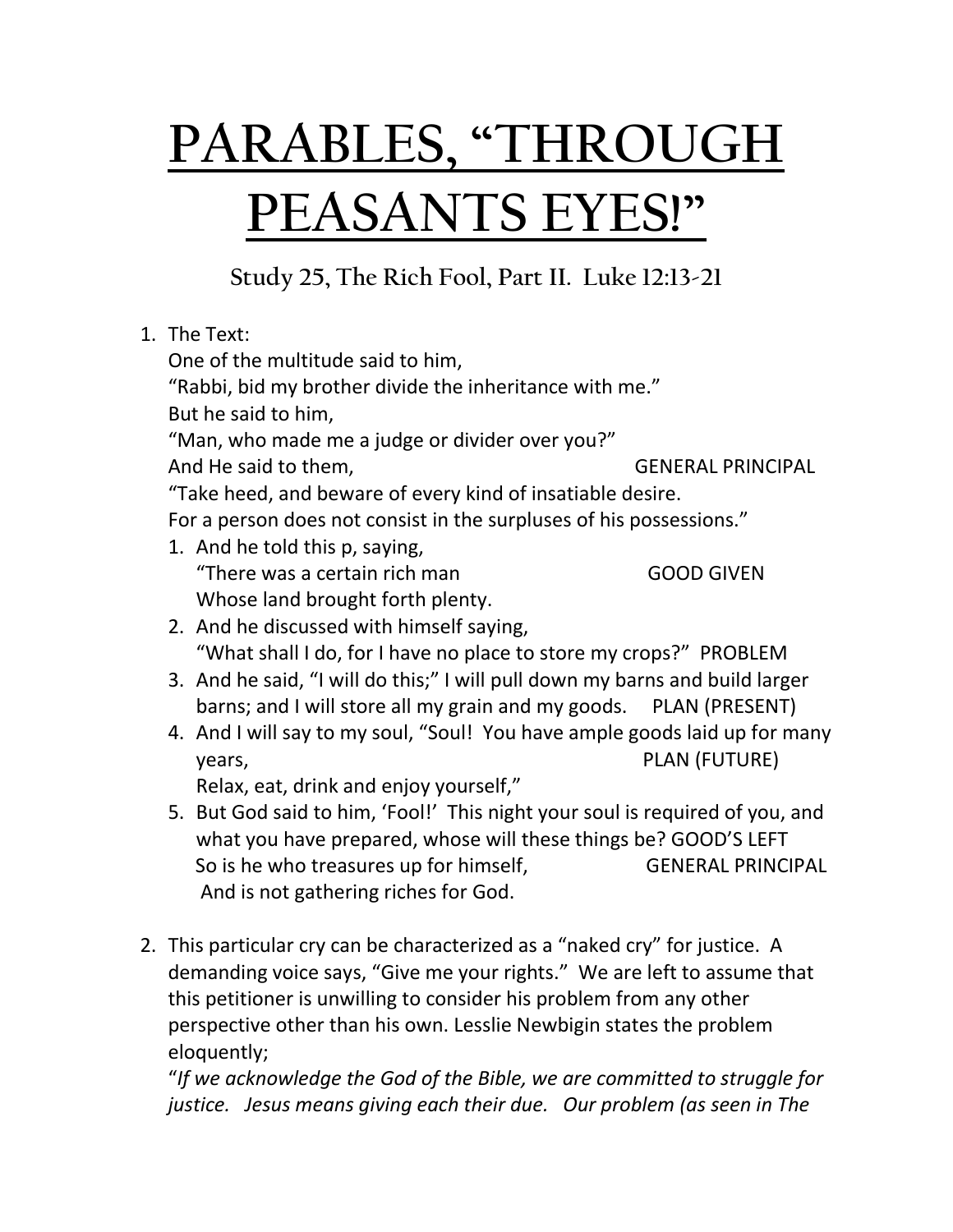*light of the Gospel) is that each of us overestimates what is due to him as compared with what is due to his neighbor…..If I do not acknowledge a justice which judges the justice for what I fight, I am an agent, not of justice, but of lawless tyranny. (Newbigin).* Newbigin precisely describes the petition of the petitioner. He has decided what are *his* rights. He only wants assistance in pressuring his bother into granting those rights.

- 3. The naked cry for justice is voiced in Shakespeare's tragedy, "*Romeo and Juliet,*" Tybalt kills Mercutio, Romeo then kills Tybalt, who is a relative to Capulets (Juliet's family). With the bodies of the 2 dead men in full view, the cowed gathers and with them, the prince. Lady Capulet speaks for her family and angrily demands the death of Romeo as the murderer of Tybalt. Each family is only demanding rights! At the end of the play the same people are again gathered in the presence of the prince, only now there are two other dead bodies on the stage, those of Romeo and Juliet. The prince says, *"Where be these enemies? Capulet, Montague! See, what a scourge is laid upon your hate, That heaven finds means to kill your joys with love! And I, for winking at your discords, too, Have lost a brace of kinsman; All are punish'd." (Act 5, scene 3).*
- 4. To grant each party their own understanding of their "rights," can lead to tragedy. A new perspective is needed. In Shakespeare's play, even the priest makes no attempt to offer a new perspective to the families or pronounce a word of judgment on their hates. Indeed, it takes a special brand of courage to tell antagonists that their naked cry for justice is not enough, that they must begin with a new understanding of themselves.
- 5. This rare courage is seen not only in this passage, but also in Luke 13:1-3, where nationalists report an atrocity to Jesus, as one who has been in this position many times previously. The present writer knows that the telling of such a story demands a sympathetic response from the listener. Jesus' answer requires great courage as we observe. We see this kind of response in Luke 12:13, in each text there is a strong plea for justice from a selfconfident, powerless petitioner. In each case, the answer is "Look to yourself first!"
- 6. Jesus' answer to the demand of the petitioner 'has the tone of disapproval,' (Meyer). This is supported by modern and medieval colloquial Arabic speech, where 'ja ragul,' ("O man!") usually introduces a complaint (documented by Muir), who mentions a case of its use in the caliph's court in Baghdad in 749 A.D. Ibn Hobeira, a member of the court, addressed Abu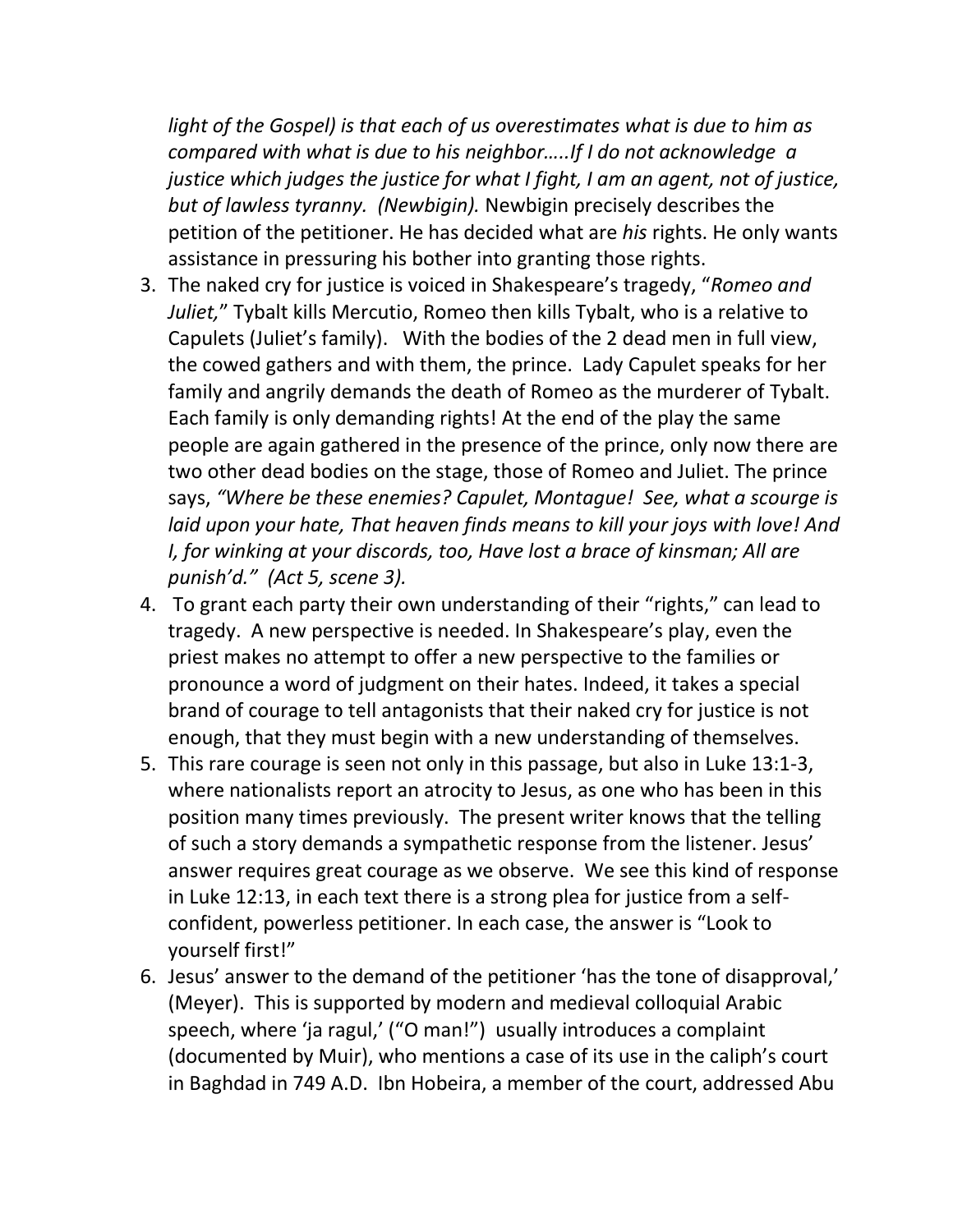Jafar, the Caliph's brother as "O man!" This was taken as an insult and Abu Jafar immediately apologized as a slip of the tongue. (Muir) Moses unsolicited sought to be a judge (Exodus 2:14a) and was rebuffed. Jesus is solicited and refuses to be a judge and rebuffs the petitioner. Yet both begin with a broken relationship between the two antagonists, and try in their separate ways to achieve reconciliation.

- 7. These two words, 'judge and divider,' give the sense of Jesus' complaint. There is obviously a broken relationship between this man and his brother. The man wants the broken relationship finalized by total separation. But Jesus insists that he has not come to be a divider, but a reconciler. He wants to reconcile people to another, not finalize division between them. This brief dialogue is in full harmony with everything we know about Jesus. (I skipped a section of this study as it brings out a similar point in the Gospel of Thomas in a similar story.) As there is a close similarity in The Greek language, changing one letter makes (Jesus a reconciler, rather than a divider). It seems that in this p, the scholar Miller insists that in Jesus seeking reconciliation is requiring the petitioner to gain a new perspective of himself. Miller writes, *"Jesus was not showing indifference to the claims of legal justice, but was insisting that here is a greater gain than getting an inheritance a greater loss than losing it."*
- 8. The question is addressed in the plural, "Who made me a judge or divider over you (plural)?" Some of our Arabic versions us the dual, "over the two of you." Others maintain the plural. Is Jesus addressing the crowd or the two brothers? It is impossible to determine the precision, but the plural seems more appropriate. Jesus seems to be refusing to play the role of divider for all. After the somewhat hostile question comes the first of the two wisdom sayings that encase The P;

## **FIRST WISDOM SAYING**

*And He said to them, (GENERAL PRINCIPAL)*

*"Take heed, and beware of every kind of insatiable desire. For a person does not consist in the surpluses of his possessions."*

9. The first sentence is usually translated in reference to covetousness. The original language carries with the overtones of insatiable desires that make the warning even stronger. The clear implication is that the petitioner will not have his problem solved if his brother does grant him his portion of the inheritance. Sa'id observes, "Jesus becomes a judge over them, not *between* them. Jesus judges their hearts, not their pocket books." The